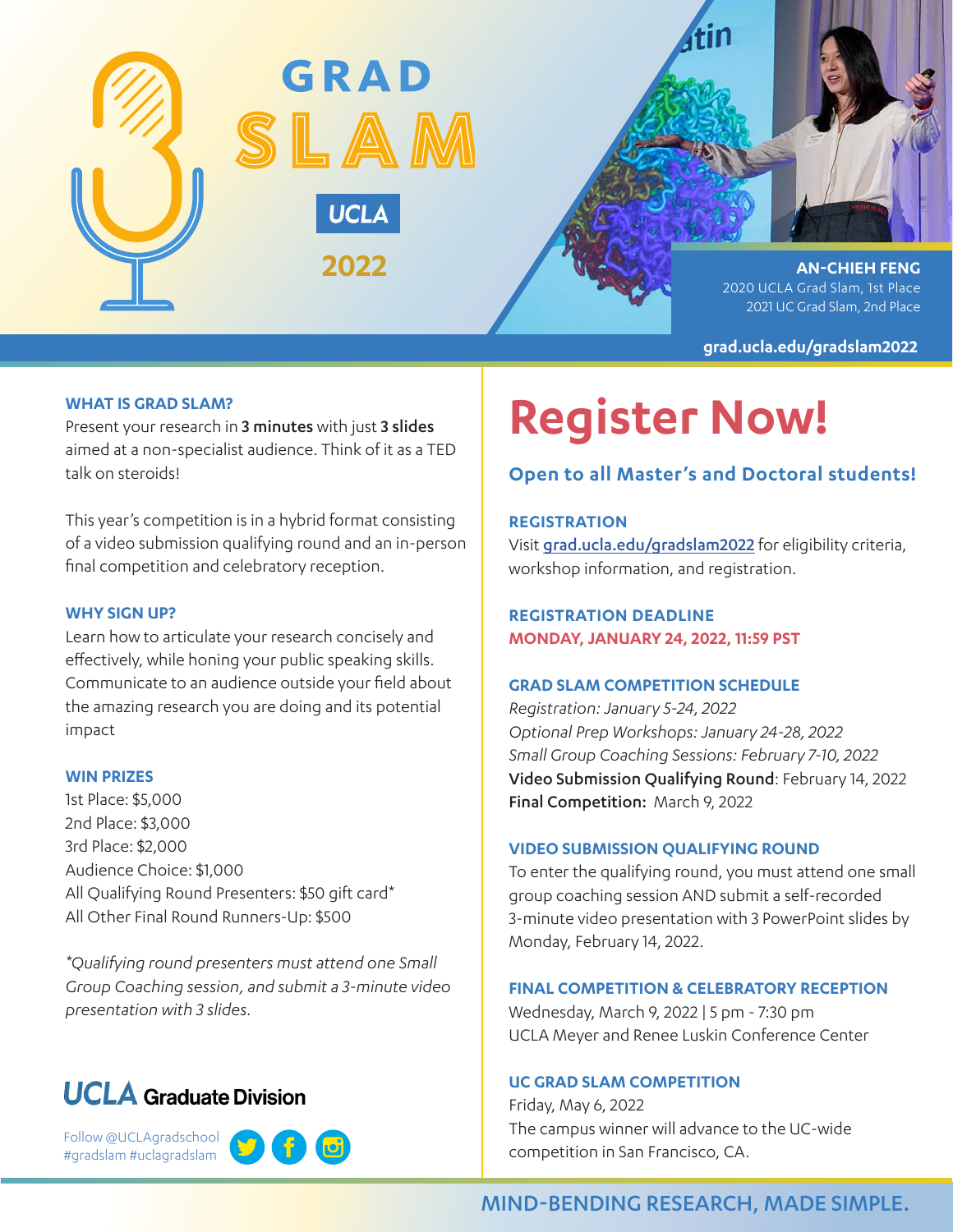

**grad.ucla.edu/gradslam2022**

# **EXPECTED PARTICIPATION**

# **1. Register for Grad Slam by MONDAY, JANUARY 24, 2022, 11:59 PST.**

# **2. Attend the Grad Slam Prep Workshops**

To help you prepare for your presentation, these four optional Grad Slam prep virtual workshops are available and open to all graduate students: *Grad Slam 101: How to Get Started, Crafting a Compelling Presentation Workshop, Basic Presentation Skills: How To Resonate With Your Audience Workshop,* and *Design Principles for Virtual Presentations Workshop* 

# **3. Attend one Small Group Coaching Session |** February 7-10, 2022

Participating students must come prepared with a draft of their presentations. These virtual small group sessions give students the opportunity to present before the group via zoom and receive feedback both from the coach and Grad Slam peers who will also be in attendance. *These sessions are for registered Grad Slam participants only.* 

# **4. Submit a 3-minute video presentation with 3 slides by February 14, 2022**

Using zoom, self-record a 3-minute video and PowerPoint presentation with up to 3 slides. Slides are optional, but highly encouraged. Along with your video, complementary visual aids will help audiences understand and recall the key takeaways from your presentation. To enter the qualifying round, you must attend one small group coaching session AND submit a self-recorded 3-minute video presentation with 3 PowerPoint slides by Monday, February 14, 2022. *If you need equipment or space to record your video presentation, please visit grad.ucla.edu/gradslam2022 and click on the "Video Recording Resources" tab for available campus resources and information.*

# **5. Present in-person, if selected as a finalist**

Based on the qualifying videos, ten finalists will be selected to advance. If you are a selected as a finalist, plan to be in attendance on Wednesday, March 9, 2022 for the in-person final competion and celebratory reception.

# **6. Represent UCLA, if selected as campus winner.**

If you are the campus winner, you must be able to represent UCLA in the UC Grad Slam competition in-person on Friday, May 6, 2022 in San Francisco. *(Due to COVID response protocols and state travel restrictions, this event may shift to a virtual competition.)*

Follow @UCLAgradschool #gradslam #uclagradslam